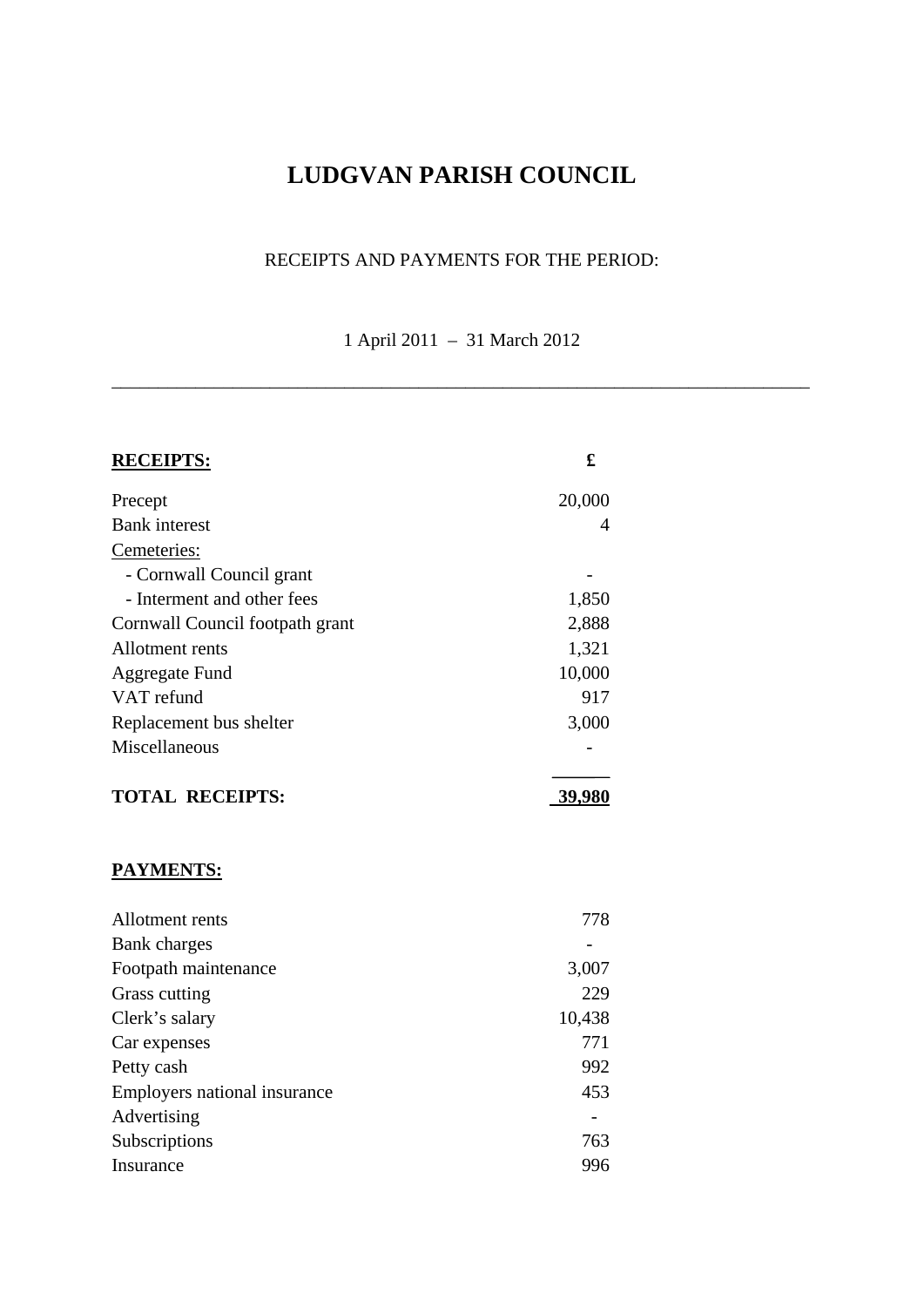| Audit fees                  | 505   |
|-----------------------------|-------|
| Maintenance:                |       |
| - Crowlas cemetery          | 1,487 |
| - St Paul's cemetery        | 1,884 |
| - St Paul's amenity area    | 325   |
| - Churchtown garden         | 385   |
| - Sexton's duties           | 110   |
| S137 donations              | 1,175 |
| Other donations             | 300   |
| Christmas trees/wreaths     | 17    |
| Deedstore/safe custody      | 15    |
| Bus shelters:               |       |
| - Repairs                   | 3,236 |
| - Maintenance               | 588   |
| Stationery/administration   | 185   |
| Meeting room hire           | 420   |
| General maintenance/repairs | 1,221 |
| <b>Aggregate Fund</b>       | 3,756 |
| VAT on payments             | 946   |
| Computer equipment          | 237   |
| Website:                    |       |
| - Development               | 201   |
| - Annual maintenance        |       |
| Miscellaneous               |       |
|                             |       |
|                             |       |
|                             |       |

## **TOTAL PAYMENTS:** 35,420

**\_\_\_\_\_\_\_\_\_\_\_\_\_\_\_\_\_\_\_\_\_\_\_\_\_\_\_\_\_\_\_\_\_\_\_\_\_\_\_\_\_\_\_\_\_\_\_\_\_\_\_\_\_\_\_\_\_\_\_\_\_\_\_\_\_\_\_\_\_\_\_\_\_\_\_**

**\_\_\_\_\_\_\_\_\_\_\_\_\_\_\_\_\_\_\_\_\_\_\_\_\_\_\_\_\_\_\_\_\_\_\_\_\_\_\_\_\_\_\_\_\_\_\_\_\_\_\_\_\_\_\_\_\_\_\_\_\_\_\_\_\_\_\_\_\_\_\_\_\_\_** 

## **SUMMARY:**

|                    | £.     |
|--------------------|--------|
| Receipts           | 39,980 |
| Payments           | 35,420 |
| Surplus for period | 4,560  |